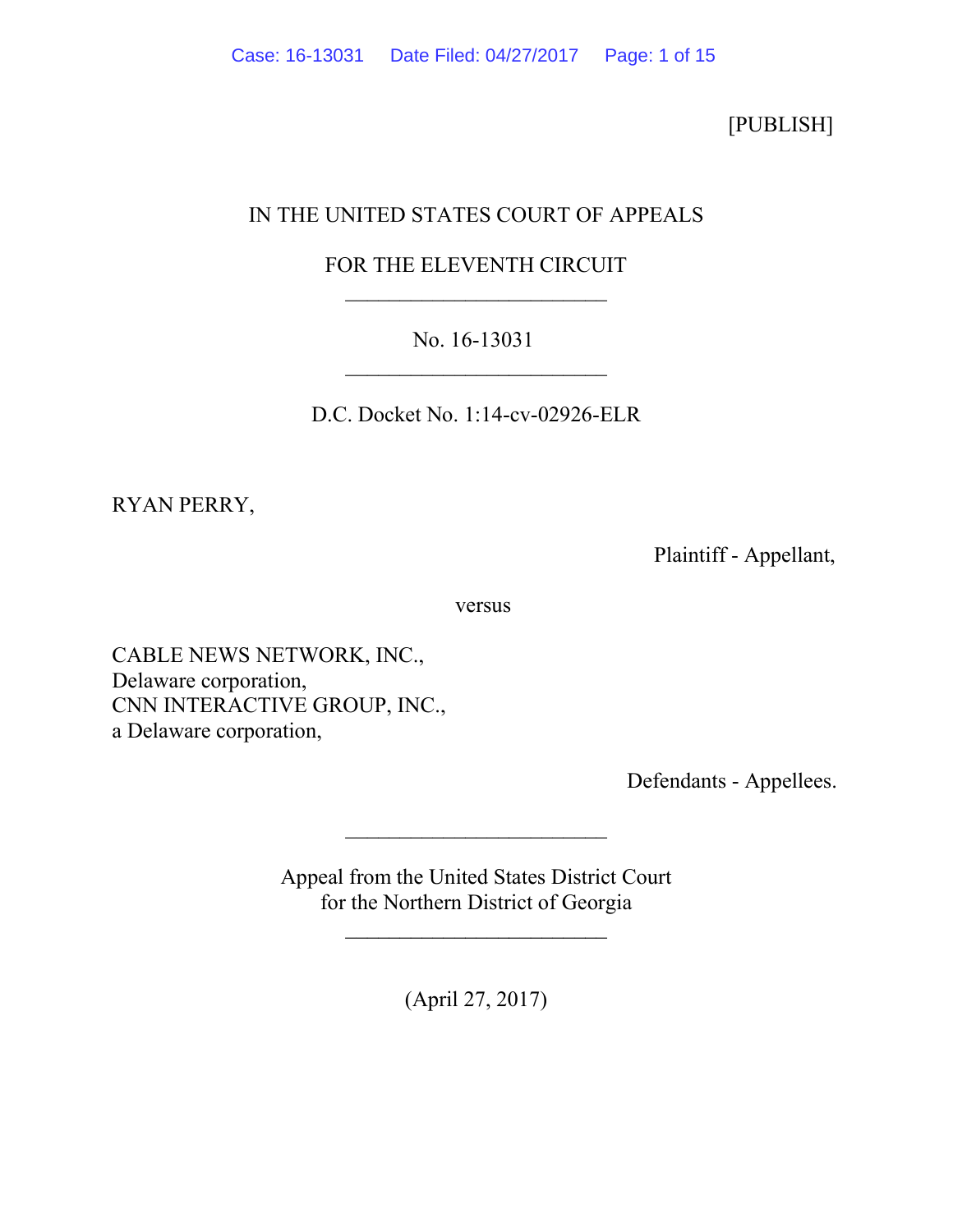Before WILSON and BLACK, Circuit Judges, and RESTANI,<sup>\*</sup> Judge. RESTANI, Judge:

Appellant Ryan Perry ("Perry") appeals the district court's dismissal of his complaint pursuant to Federal Rule of Civil Procedure 12(b)(6). The district court held that Perry failed to state a claim under the Video Privacy Protection Act ("VPPA") both because Perry is not a statutory "consumer" and the information at issue is not "personally identifiable information." The district court also reasoned that Perry's proposed amendments to his complaint would be futile. We affirm.

## **BACKGROUND**

According to Perry's complaint, Appellee Cable News Network, Inc. is a producer of news programming for television. Cable News Network, Inc. along with its subsidiary Appellee CNN Interactive Group, Inc. (collectively, "CNN") offer media content on a mobile software application (or "app"), and Perry alleges that CNN's proprietary app (the "CNN App") is available for download on mobile devices, including on Apple, Inc. ("Apple")'s iPhone. Through the CNN App, users can get breaking news alerts, follow stories, and watch video clips and coverage of live events.

 $\overline{a}$ 

<span id="page-1-0"></span><sup>∗</sup> Honorable Jane A. Restani, Judge for the United States Court of International Trade, sitting by designation.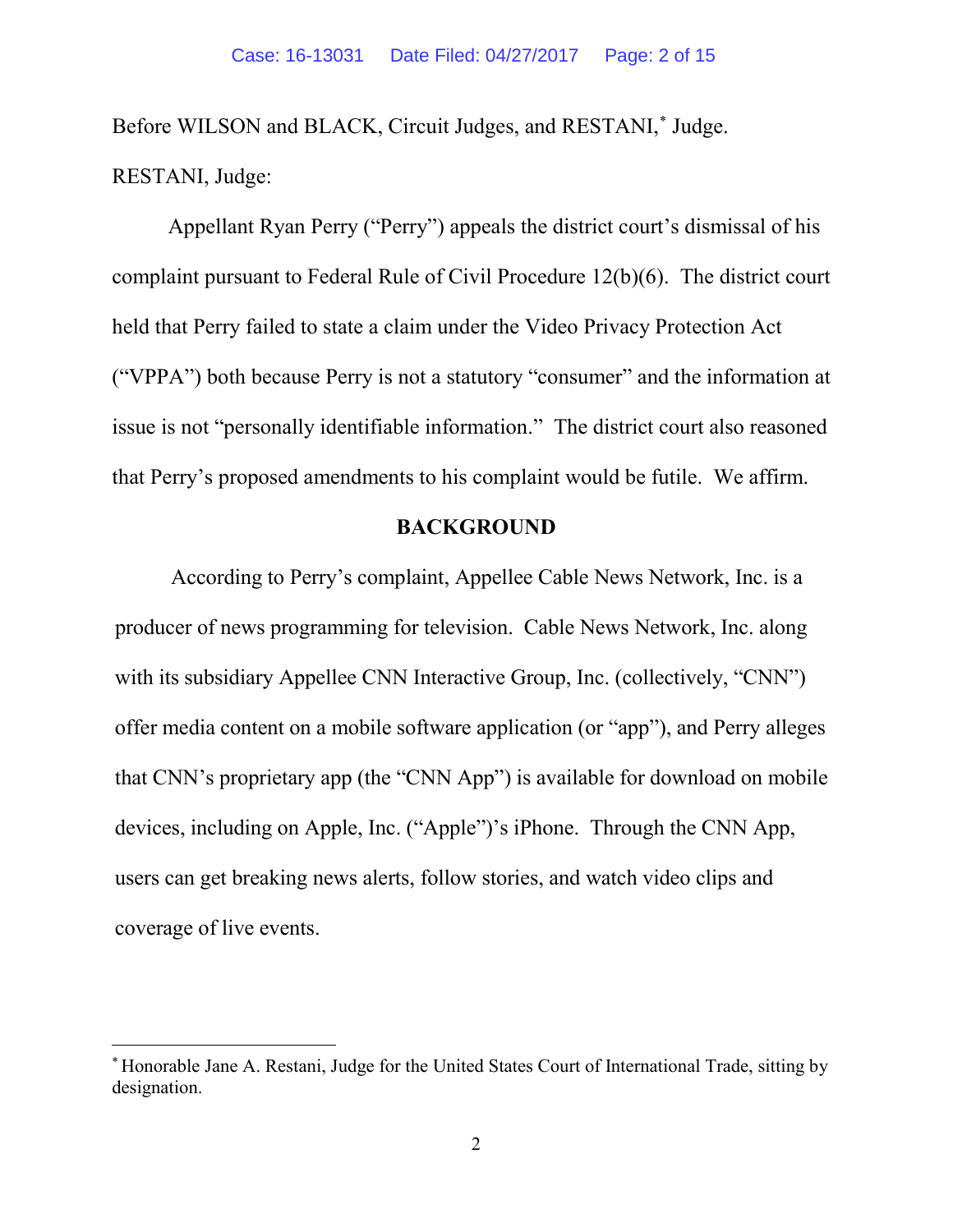#### Case: 16-13031 Date Filed: 04/27/2017 Page: 3 of 15

The CNN App may be downloaded through the Apple iTunes Store. The CNN App never seeks the user's consent to disclose the user's personal data to any third parties. Perry, who is a citizen of Illinois, began using the CNN App in early 2013 on his iPhone. He never consented to allow CNN to disclose his personally identifiable information.

Perry alleges that the CNN App, without a user's knowledge, both tracks the user's views of news articles and videos and also collects a record of this viewing activity. When a user closes the CNN App, CNN sends the collected record of viewing activity to a company called Bango, a third party company that conducts data analytics. CNN also sends Bango a media access control address ("MAC address"), which is a unique string of numbers associated with a particular user's specific mobile device.

Bango then uses the MAC address to link an internet user's unique device identifier to the user's other internet activity in order to understand the user's online behavior. Bango constructs a digital file related to the user's online behavior by accessing information available to Bango from an extensive range of networks and devices. Bango is able to compile personal information, including the user's name, location, phone number, email address, and payment information, and it can attribute this information to a single user across different devices and platforms.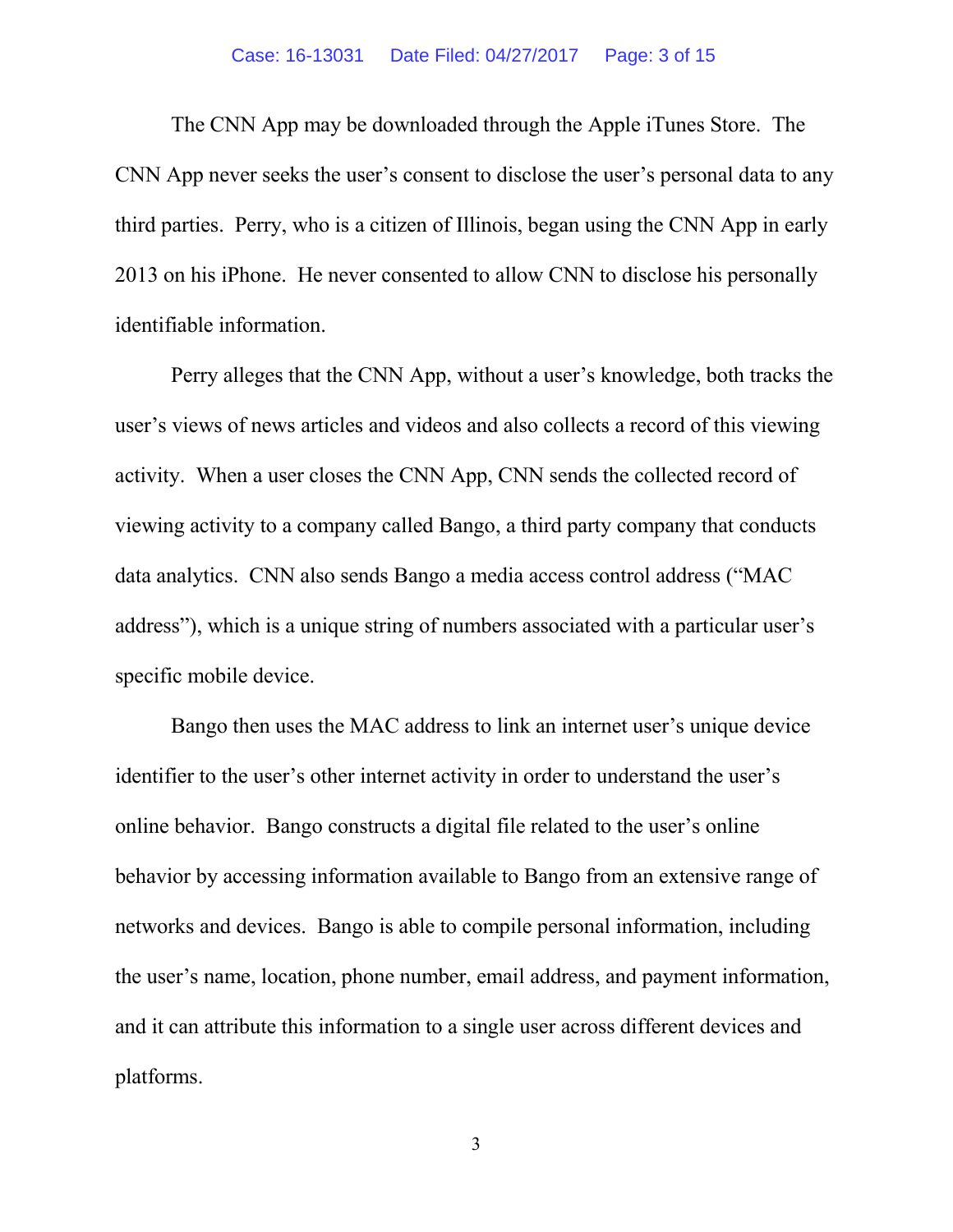On February 18, 2014, Perry filed a proposed class action in the district court. In his first amended complaint, Perry sets forth one cause of action for violation of the VPPA, 18 U.S.C. § 2710. Perry seeks injunctive relief and both statutory and punitive damages due to CNN's allegedly unlawful disclosures of personally identifiable information.

Following this court's opinion in Ellis v. Cartoon Network, Inc., 803 F.3d 1251 (11th Cir. 2015), in which we affirmed the dismissal of a complaint bringing similar allegations pursuant to the VPPA, Perry sought leave of the district court to amend his complaint. On April 20, 2016, the district court granted CNN's motion to dismiss the amended complaint, reasoning that further amendment to the complaint would be futile. Perry appeals.

#### **JURISDICTION AND STANDARD OF REVIEW**

We have jurisdiction of this appeal pursuant to 28 U.S.C. § 1291. We review de novo the issue of whether a party has standing. Palm Beach Golf Ctr.- Boca, Inc. v. John G. Sarris, D.D.S., P.A., 781 F.3d 1245, 1251 (11th Cir. 2015). We also review de novo a district court's decision to deny leave to amend for futility. Cockrell v. Sparks, 510 F.3d 1307, 1310 (11th Cir. 2007) (per curiam).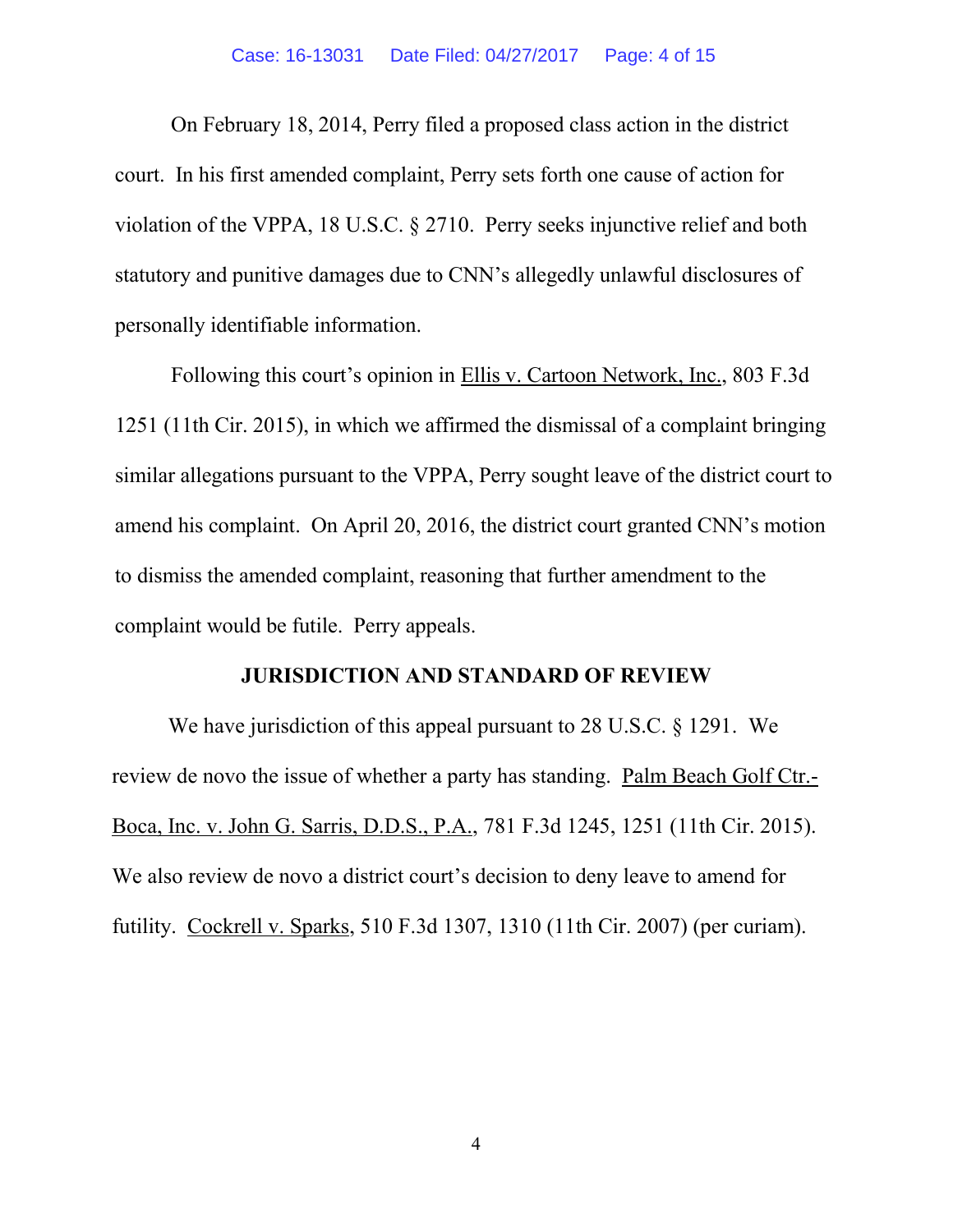#### **DISCUSSION**

### **I. Standing**

CNN argues Perry has not alleged a legally cognizable injury in the light of the Supreme Court's decision in Spokeo, Inc. v. Robins, 136 S. Ct. 1540 (2016) because Perry's alleged violation of a statutory right is not on its own sufficiently concrete.

Federal jurisdiction is circumscribed by the case or controversy requirement of Article III of the Constitution, essential to which is the doctrine of standing. U.S. Const. art. III, § 2, cl. 1; Lujan v. Defenders of Wildlife, 504 U.S. 555, 559– 60 (1992). To demonstrate standing, a "plaintiff must have (1) suffered an injury in fact, (2) that is fairly traceable to the challenged conduct of the defendant, and (3) that is likely to be redressed by a favorable judicial decision." Spokeo, 136 S. Ct. at 1547. An injury in fact is both "concrete and particularized" as well as "actual or imminent, not conjectural or hypothetical[.]" Friends of the Earth, Inc. v. Laidlaw Envtl. Servs. (TOC), Inc., 528 U.S. 167, 180 (2000).

In Spokeo, the Supreme Court vacated the decision of the Court of Appeals and remanded the issue of whether a plaintiff sufficiently alleged a concrete injury where the plaintiff claimed a statutory violation of the Fair Credit Reporting Act ("FCRA"). 136 S. Ct. at 1545–46. The plaintiff alleged that a website had published inaccurate information about him. Id. at 1544. The Supreme Court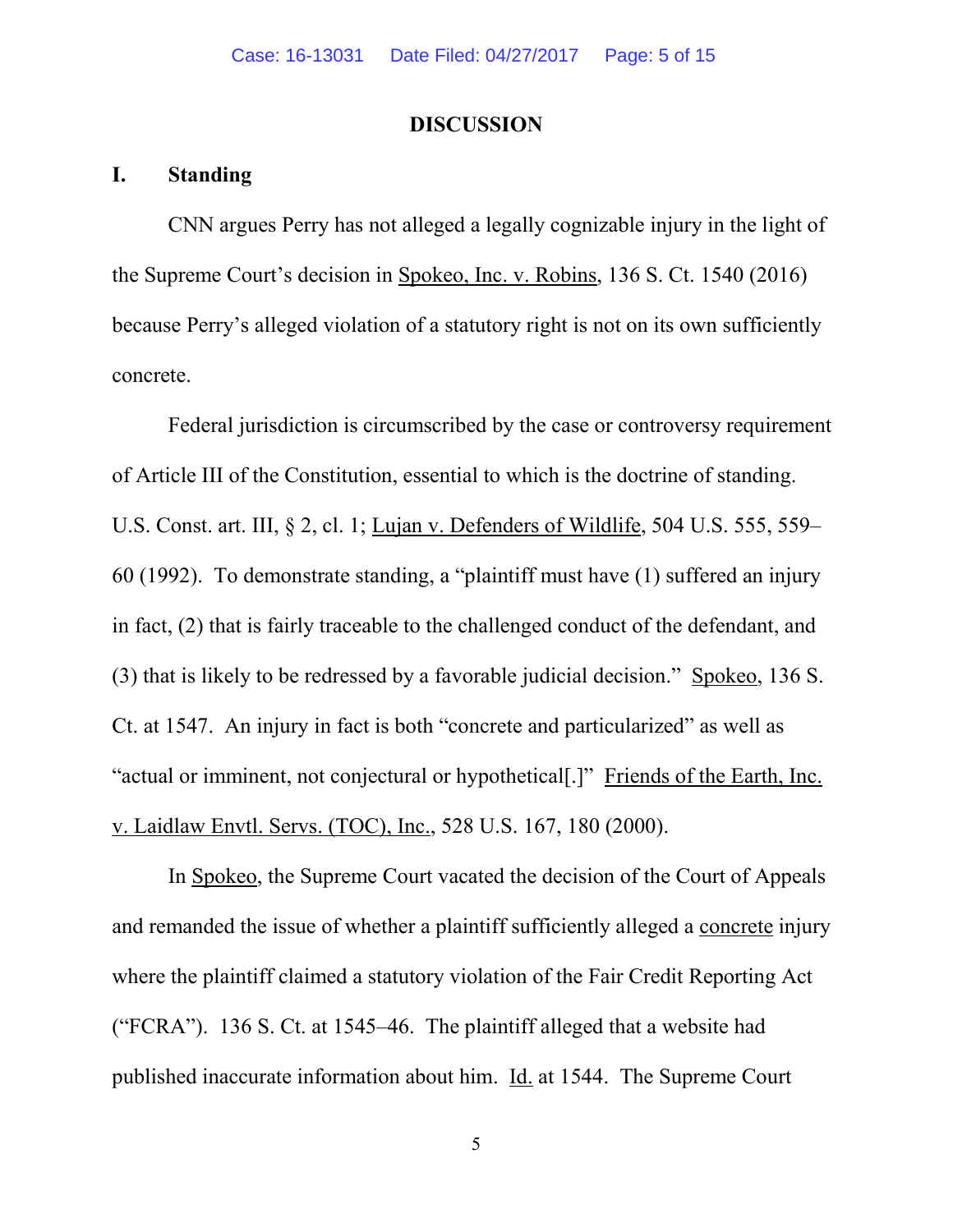emphasized that in addition to being particularized, intangible injuries, including statutory violations, must still be concrete. Id. at 1548 ("A 'concrete' injury must be 'de facto'; that is, it must actually exist."). The Supreme Court stated that "both history and the judgment of Congress play important roles" in determining whether an intangible harm is concrete, explaining that "it is instructive to consider whether an alleged intangible harm has a close relationship to a harm that has traditionally been regarded as providing a basis for a lawsuit in English or American courts." Id. at 1549. The Supreme Court held that the plaintiff there had only alleged a "bare procedural violation" of the FRCA because the violation, on its own, may not cause any harm or present a material risk of harm. Id. at 1550.

Perry has established his standing to file this action because his alleged injury is sufficiently concrete. Although Perry does not allege any additional harm beyond the statutory violation, the Supreme Court has made clear that our analysis does not end there. See Spokeo, 136 S. Ct. at 1549. Instead, "the violation of a procedural right granted by statute can be sufficient in some circumstances to constitute injury in fact" so that "a plaintiff in such a case need not allege any additional harm beyond the one Congress has identified." Id.; see also Havens Realty Corp. v. Coleman, 455 U.S. 363, 373 (1982) (instructing that injury in fact "may exist solely by virtue of 'statutes creating legal rights, the invasion of which creates standing . . . .'" (quoting Warth v. Seldin, 422 U.S. 490, 500 (1975))).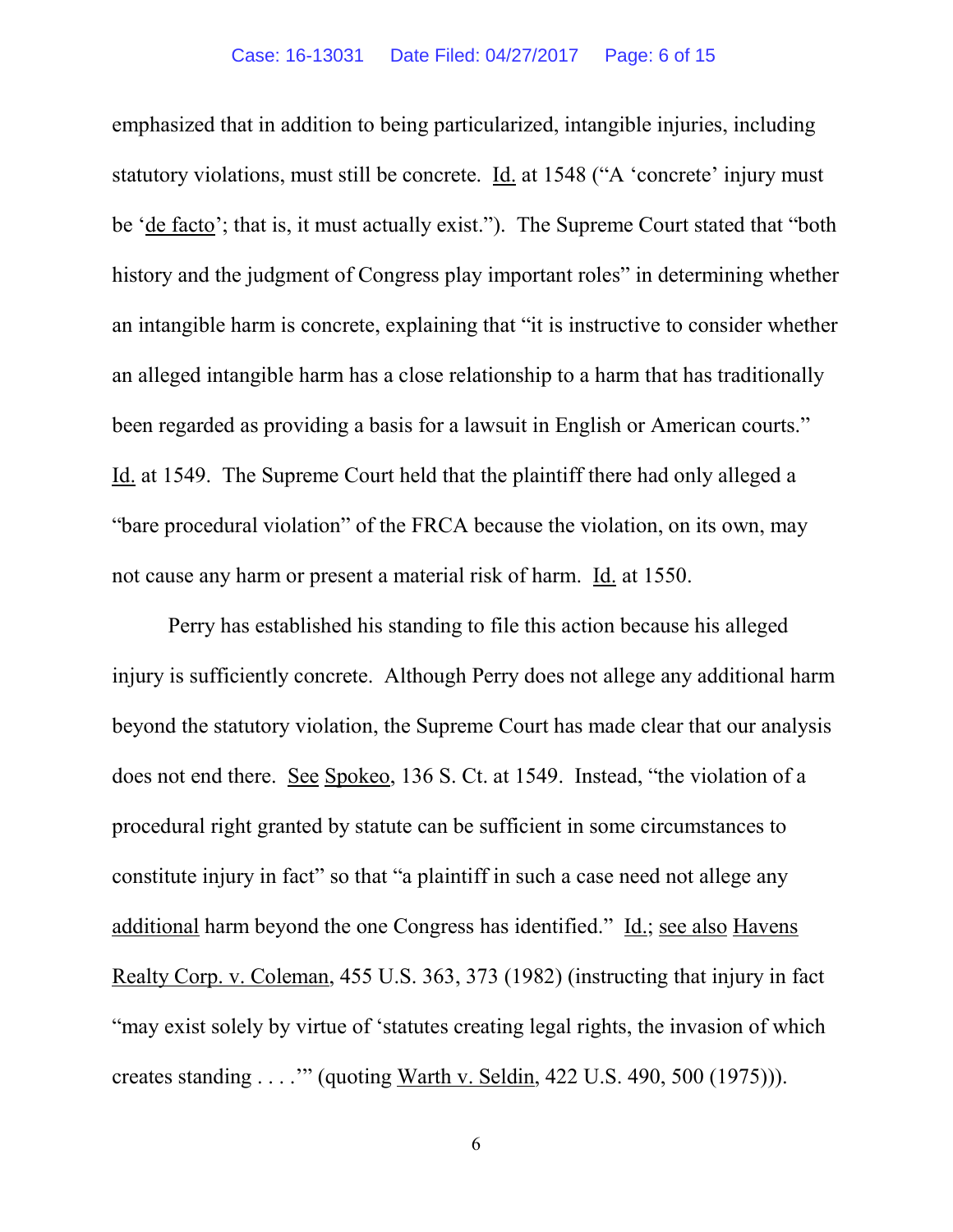The structure and purpose of the VPPA supports the conclusion that it provides actionable rights. Subject to certain exceptions, the VPPA prohibits the wrongful disclosure by a video tape service provider of video tape rental or sale records. 18 U.S.C. § 2710. It creates a cause of action for "[a]ny person aggrieved by any act of a person in violation of this section." 18 U.S.C. § 2710(c)(1). The statute was enacted in response to a newspaper's publication of Supreme Court nominee Judge Robert H. Bork's video rental history from a particular store, and it seeks "'to preserve personal privacy with respect to the rental, purchase, or delivery of video tapes or similar audio visual materials . . . .'" Ellis, 803 F.3d at 1252–53 (quoting 134 Cong. Rec. S5396-08, S. 2361 (May 10, 1988)). We conclude that violation of the VPPA constitutes a concrete harm. See In re Nickelodeon, 827 F.3d 262, 274 (3d Cir. 2016) ("While perhaps 'intangible,' the harm is also concrete in the sense that it involves a clear de facto injury, i.e., the unlawful disclosure of legally protected information.").

Indeed, the VPPA's creation of a cause of action for this type of an invasion of privacy "has a close relationship to a harm that has traditionally been regarded as providing a basis for a lawsuit in English or American courts." Spokeo, 136 S. Ct. at 1549. Since the early 1900s, "the existence of a right of privacy [has been] recognized in the great majority of the American jurisdictions that have considered the question." Restatement (Second) of Torts § 652A cmt. a. (Am. Law Inst.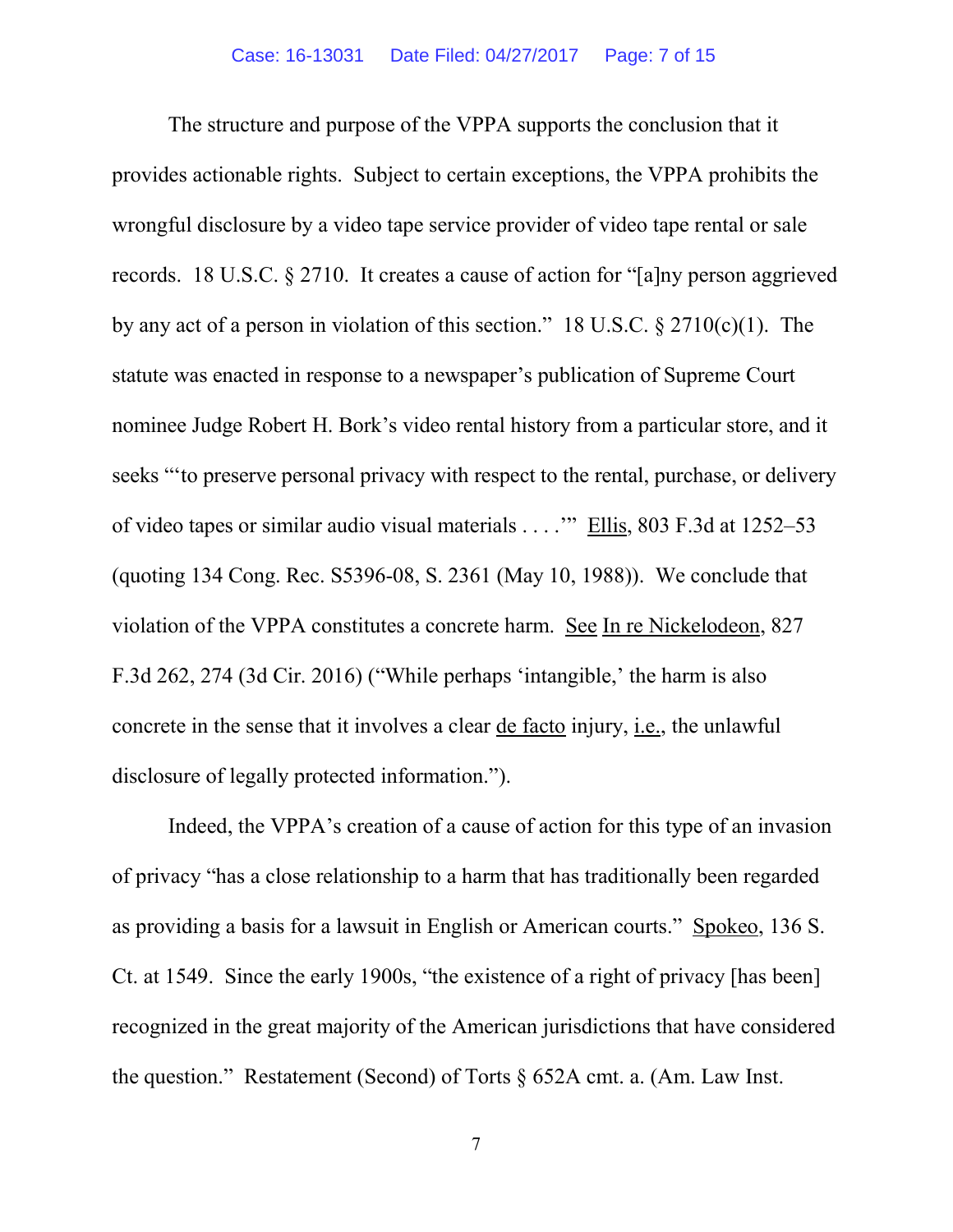1977); see also U.S. Dep't of Justice v. Reporters Comm. for Freedom of the Press, 489 U.S. 749, 763 (1989) ("[B]oth the common law and the literal understandings of privacy encompass the individual's control of information concerning his or her person."). Further, in the tort of intrusion upon seclusion, <sup>[1](#page-7-0)</sup> "[t]he intrusion itself makes the defendant subject to liability, even though there is no publication or other use," meaning a showing of additional harm is not necessary to create liability. Restatement (Second) of Torts § 652B cmt. b (emphasis added). The VPPA is similar but subjects a video service provider to liability only when that provider actually discloses the consumer's personal information. Supreme Court precedent has recognized in the privacy context that an individual has an interest in preventing disclosure of personal information. See Reporters Comm. for Freedom of the Press, 489 U.S. at 762 ("[C]ases sometimes characterized as protecting 'privacy' have in fact involved . . . the individual interest in avoiding disclosure of personal matters, . . . ." (quoting Whalen v. Roe, 429 U.S. 589, 598–600 (1977))). Accordingly, we hold that a plaintiff such as Perry has satisfied the concreteness

<span id="page-7-0"></span><sup>&</sup>lt;sup>1</sup> The Restatement defines this tort as follows: "[o]ne who intentionally intrudes, physically or otherwise, upon the solitude or seclusion of another or his private affairs or concerns, is subject to liability to the other for invasion of his privacy, if the intrusion would be highly offensive to a reasonable person." Restatement (Second) of Torts § 652B. It provides examples, including the "opening [of a plaintiff's] private and personal mail, searching his safe or his wallet, [and] examining his private bank account." Id. § 652B cmt. b.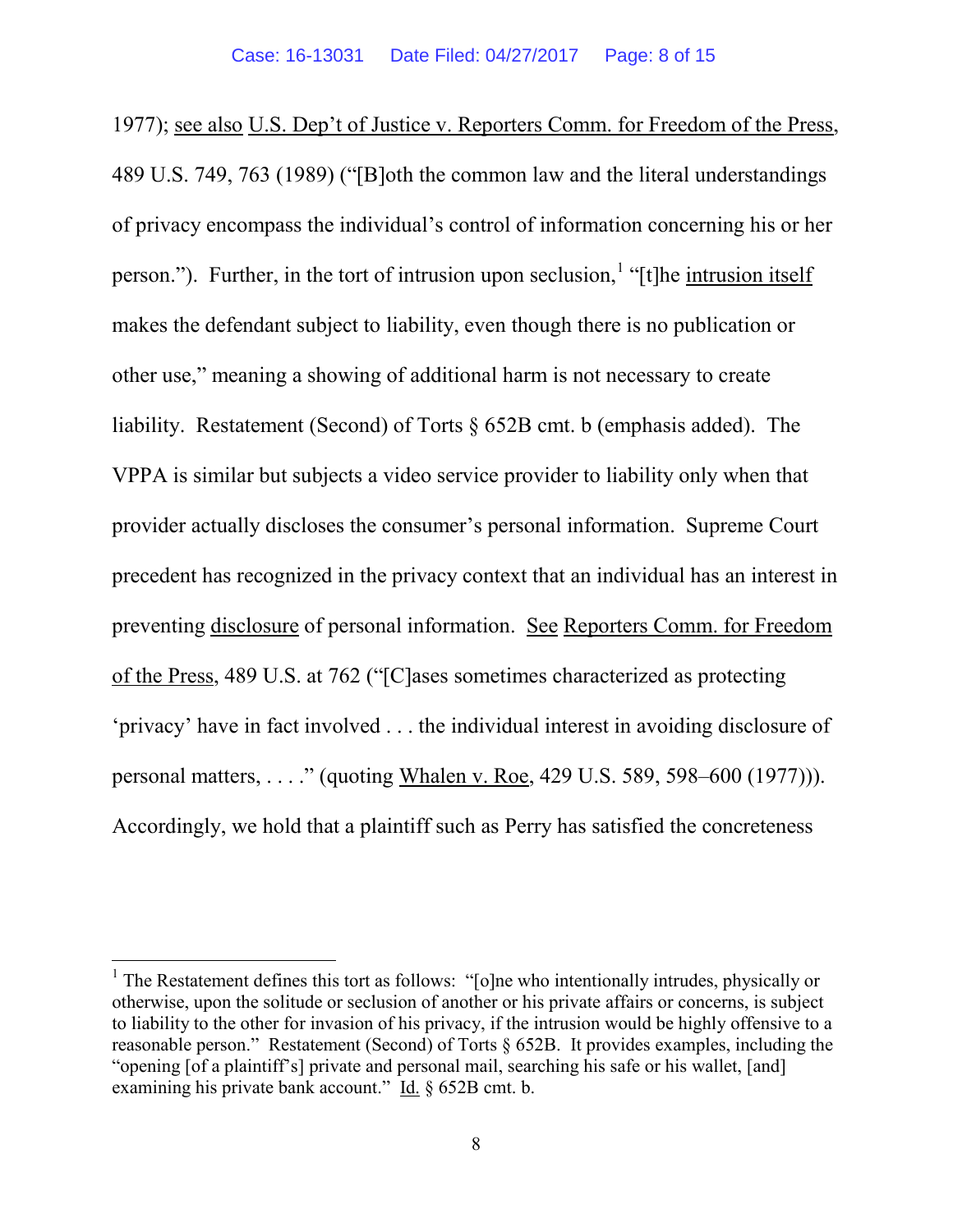requirement of Article III standing, where the plaintiff alleges a violation of the VPPA for a wrongful disclosure.<sup>[2](#page-8-0)</sup>

## **II. Video Privacy Protection Act**

Although Perry concedes that his complaint fails to state a claim under the VPPA, he argues that the district court erred in denying leave to amend. Specifically, Perry argues that, if permitted, he would amend his complaint to "allege that in addition to downloading the CNN App and viewing CNN content on his iPhone, he also subscribed to CNN's television channel through his cable package." Perry also contends that CNN's transmission of his MAC address and video history is "personally identifiable information" as defined in the VPPA.

The VPPA generally prohibits "[a] video tape service provider [from] knowingly disclos[ing], to any person, personally identifiable information concerning any consumer of such provider." 18 U.S.C. § 2710(b). The statute defines "consumer" as "any renter, purchaser, or subscriber of goods or services from a video tape service provider[.]" Id.  $\S 2710(a)(1)$ . In interpreting the term "subscriber," we have previously said that the term requires some sort of "ongoing commitment or relationship between the user and the entity which owns and operates the app." Ellis, 803 F.3d at 1257.

<span id="page-8-0"></span> $2^2$  For the reasons stated above, we deny CNN's motion to dismiss this appeal and Perry's subsequent motion for sanctions.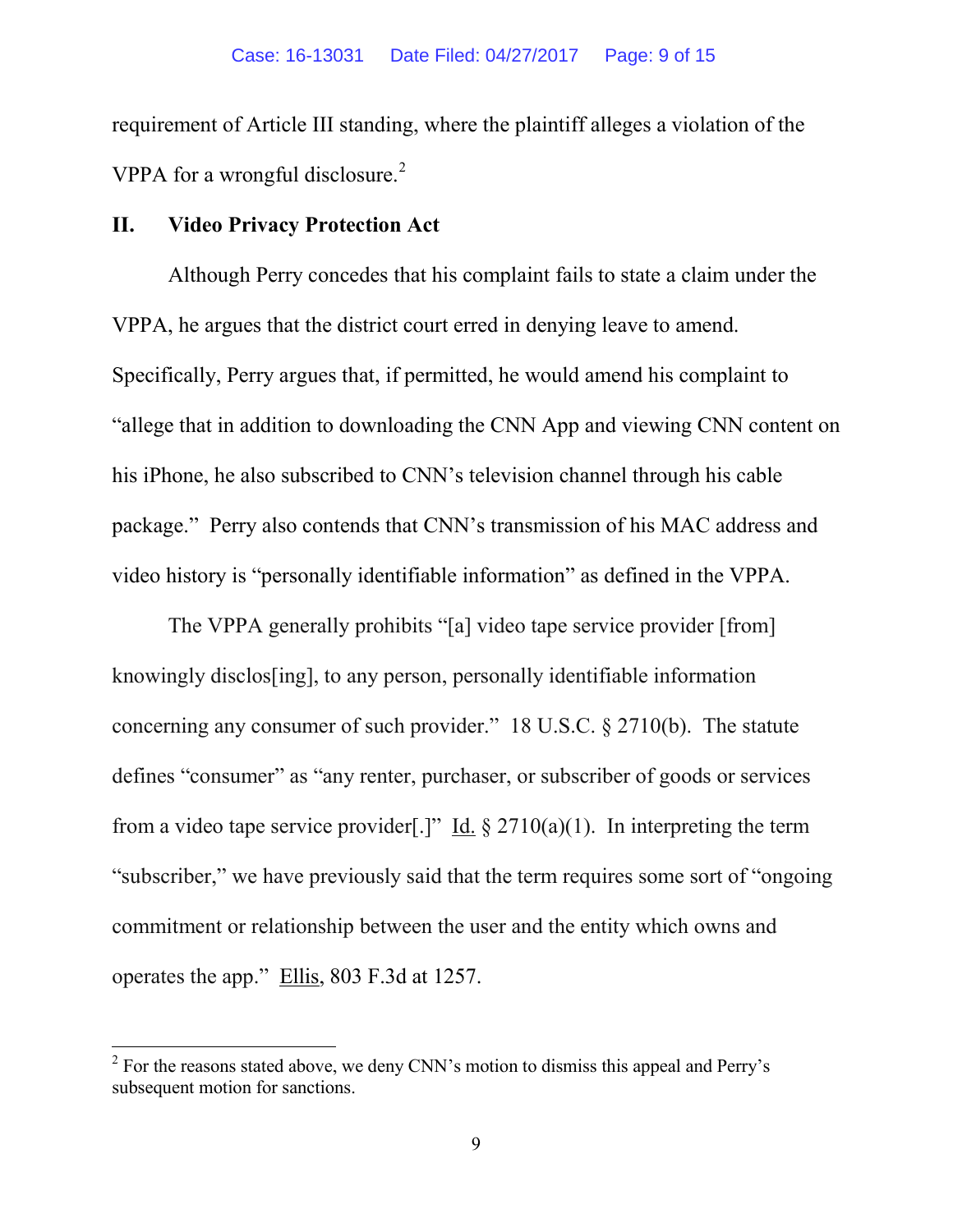The district court properly held that Perry's attempt to amend his complaint is futile. Our decision in Ellis controls and requires the conclusion that Perry is not a "subscriber" within the meaning of the VPPA because Perry has failed to sufficiently plead new allegations that would distinguish his case from  $\frac{Ellis}{3}$  $\frac{Ellis}{3}$  $\frac{Ellis}{3}$ . Similar to the situation here, in Ellis, a plaintiff alleged that he was a subscriber of a Cartoon Network free mobile app where he viewed videos on the app and Cartoon Network sent his viewing history and his mobile device identification number to Bango without the plaintiff's consent. 803 F.3d at 1253–54. We held that the plaintiff there was not a "subscriber," reasoning that "downloading an app for free and using it to view content at no cost is not enough to make a user of the app a 'subscriber' under the VPPA. . . . [S]uch a user is free to delete the app without consequences whenever he likes, and never access its content again." Id. at 1257.

By the same token, Perry is not a subscriber of CNN because he has not demonstrated an ongoing commitment or relationship with CNN. Just as the plaintiff in Ellis, Perry did not "sign up for or establish an account with" CNN, "provide any personal information to" CNN, "make any payments" to CNN in using its app, "become a registered user" of CNN or its app, "receive a [CNN] ID,"

<span id="page-9-0"></span> $3$  Perry limits his appeal to arguing that he is a "subscriber" as described in 18 U.S.C. § 2710(a)(1). We limit our discussion accordingly.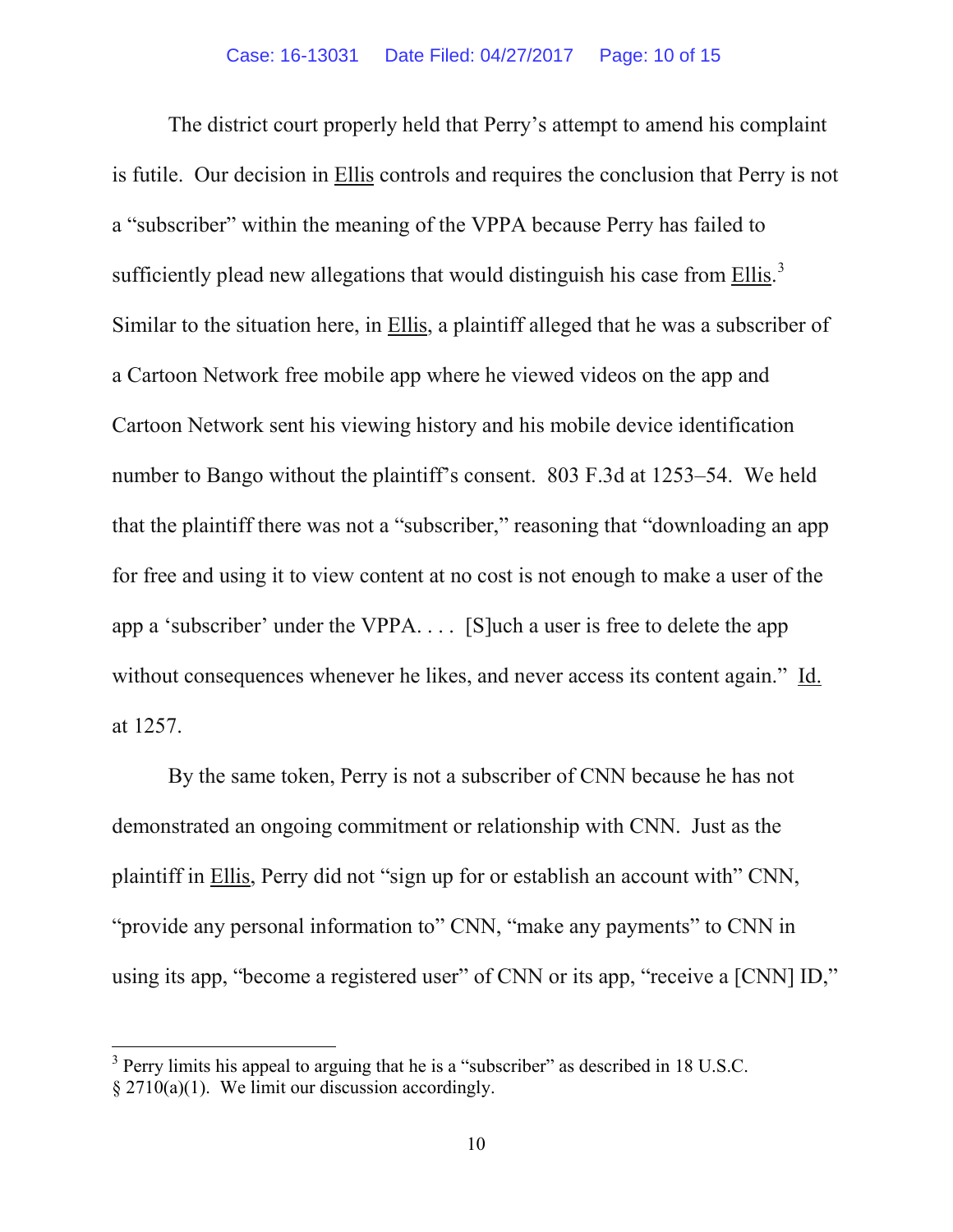"establish a [CNN] profile," "sign up for any periodic services or transmissions," nor "make any commitment or establish any relationship that would allow him to have access to exclusive or restricted content." Id. Perry, through his proposed amendment regarding his cable television subscription, [4](#page-10-0) attempts to address the aforementioned factors in Ellis by claiming that he received some exclusive or restricted content on the CNN App based on his relationship with his cable television provider and that he made payments to CNN.

Perry's proposed amendment, however, shows a commitment to only his cable television provider, rather than to CNN. First, Perry contends that because of his television subscription he is able to access "certain features" on the CNN App that a typical CNN App user cannot. From Perry's cursory explanation, it appears that he accesses these features due to his status as a subscriber of his cable television provider.<sup>[5](#page-10-1)</sup> The only example of a feature that Perry provides is that a

<span id="page-10-0"></span><sup>&</sup>lt;sup>4</sup> Before us and the district court, Perry has provided few specific details about his proposed allegation or the contents of his cable subscription. Therefore, although he is entitled to reasonable inferences, such inferences may logically derive only from factual allegations actually made. See Ashcroft v. Iqbal, 556 U.S. 662, 678 (2009) ("A claim has facial plausibility when the plaintiff pleads factual content that allows the court to draw the reasonable inference that the defendant is liable for the misconduct alleged."). We conduct our review accordingly.

<span id="page-10-1"></span><sup>&</sup>lt;sup>5</sup> Perry does not state a cause of action against his cable television service provider. Although his only claim is an alleged violation of the VPPA, he makes no allegation that his cable television provider is a "video service provider" within the meaning of the VPPA. See 18 U.S.C.  $\S 2710(a)(4)$ . And, in any event, it appears that the conduct of his cable television provider in this context is governed by another law. See 47 U.S.C. § 551(c) (discussing a cable operator's duty to not disclose personally identifiable information subject to certain exceptions); see also 47 U.S.C. § 338(i)(4)(A) (providing a similar duty for satellite carriers).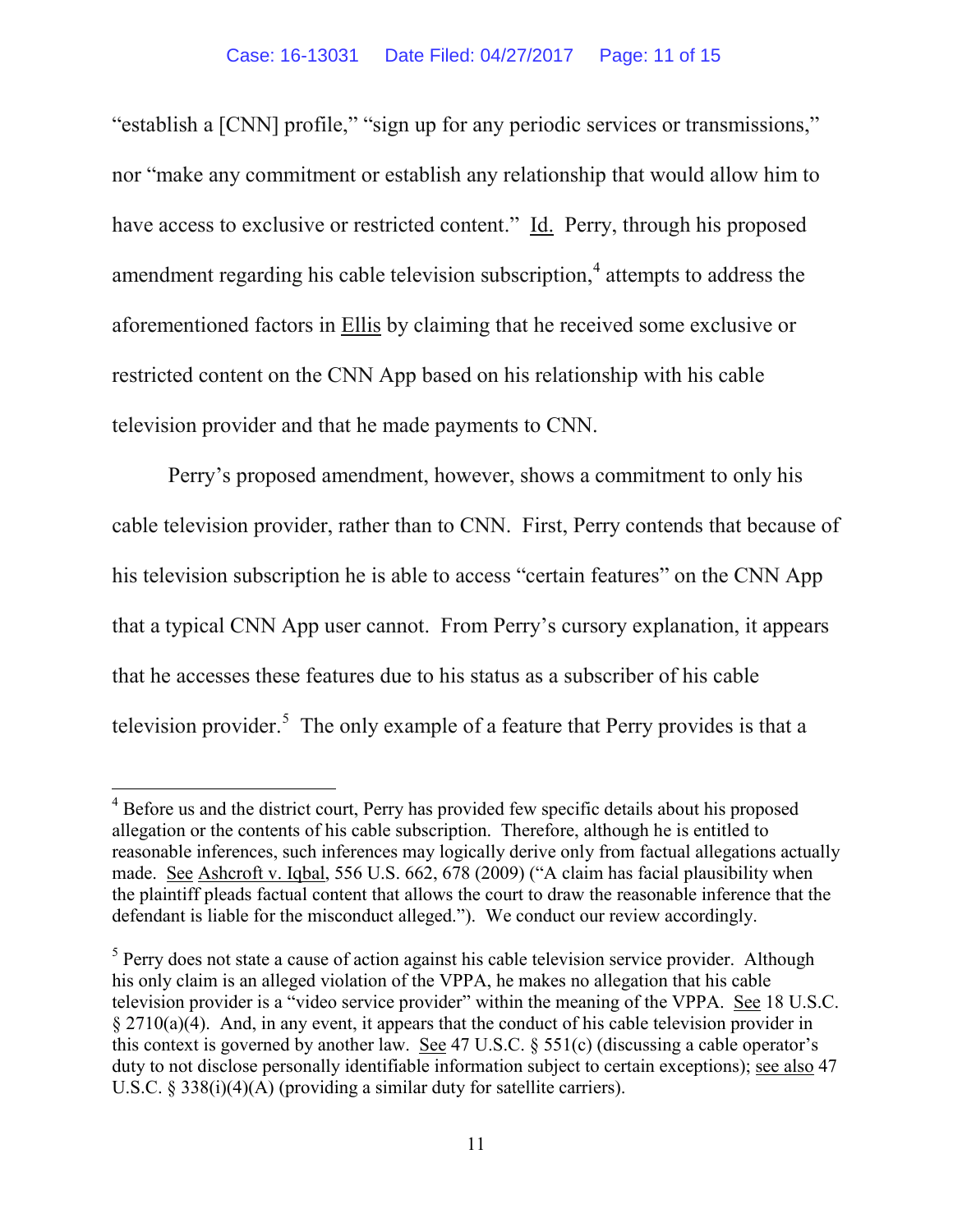user of the CNN App can watch live television on the CNN App, if the user has a cable television subscription, selects their cable service provider in the CNN App, and signs in using their credentials for an online account that the user maintains with their cable television provider. But, Perry's choice to watch CNN live on the CNN App (after logging in) rather than on his television does not somehow convert him into a subscriber of CNN. Again, Perry can access this live television on the CNN App solely because of his separate relationship with his cable television provider, as is clear by the fact that Perry has to select his cable television provider, that Perry uses the credentials associated with his cable television provider's account (not a separate CNN account), and that the content available on his television and on the CNN App appear to be the same. Notably, a person, who has not downloaded the CNN App, but has a subscription to the same cable television provider could access the same content as Perry on his or her television. Yet, that person would not be a subscriber of CNN. Outside of downloading the CNN App and perhaps acknowledging in the app that he has a cable television subscription, there is no indication that Perry has engaged CNN in any other way in order to gain access to this exclusive feature. This is insufficient to create the requisite "ongoing commitment or relationship" with CNN. Ellis, 803 F.3d at 1256–57 (describing a subscription as involving "some type of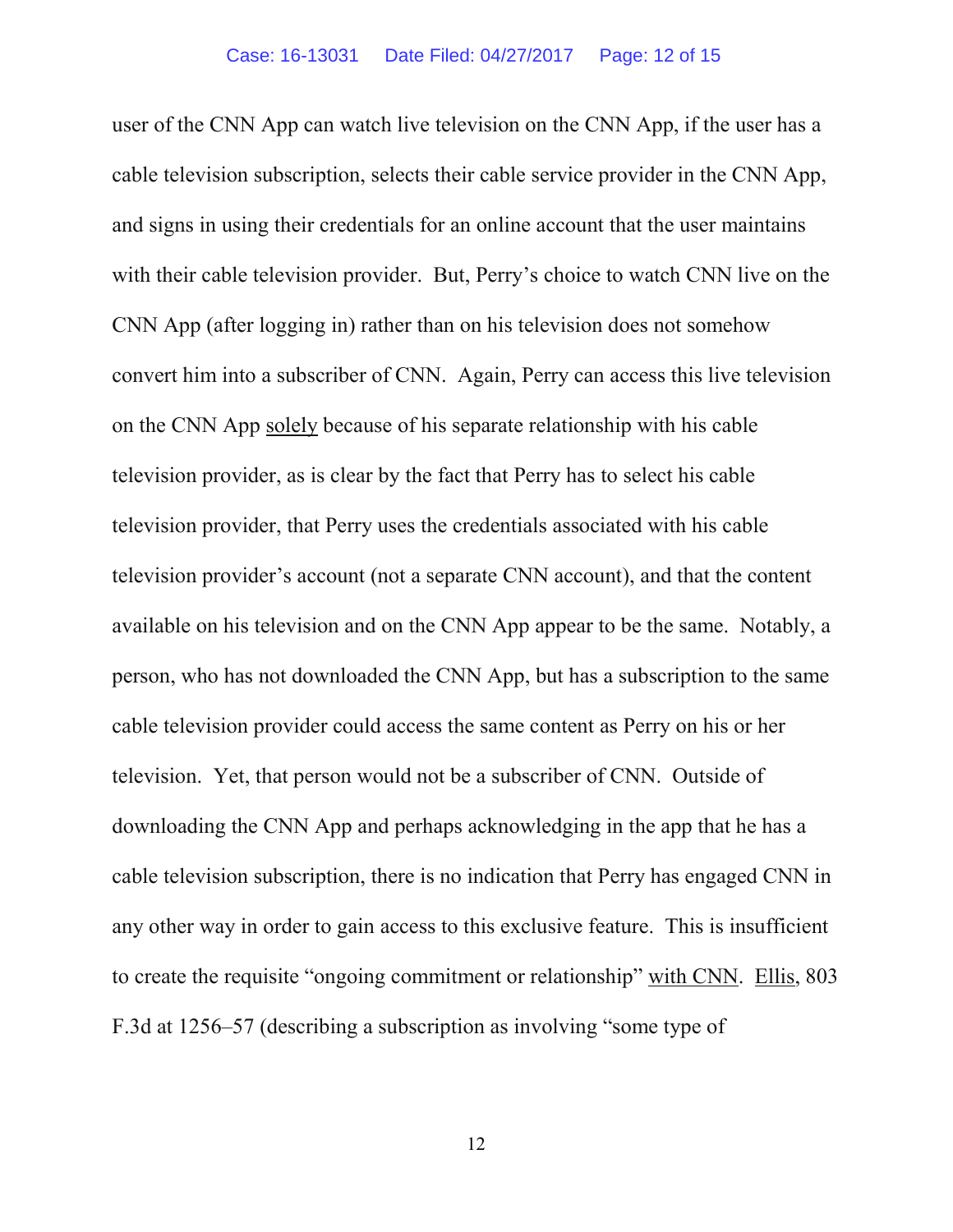commitment, relationship, or association (financial or otherwise) between a person and an entity").

Second, Perry's argument that CNN indirectly receives a monetary benefit by virtue of Perry's direct payments to his cable television provider similarly misses the mark. Perry's distinct financial relationship with his cable television provider does not shed light on his commitment to CNN because, for instance, if his cable television provider removed CNN from Perry's cable package, it would not affect Perry's ability to use the CNN App for free video content.

Perry's citation to the First Circuit's decision in Yershov v. Gannett Satellite Information Network, Inc., 820 F.3d 482 (1st Cir. 2016) does not alter our holding. Not only are we bound by our decision in Ellis, the reasoning with which the First Circuit appears to take some issue, but also Yershov is distinguishable. There, the First Circuit distinguished Ellis by noting that the plaintiff in Yershov, in order to use the app at issue, provided his mobile device identification number and GPS location to the proprietor of the app. Id. at 489. That fact was sufficient to "establish a relationship" with the proprietor of the app. Id. In the present case, however, Perry admitted before the district court that he was never required to register for the CNN App, even stating that the CNN App did not request his email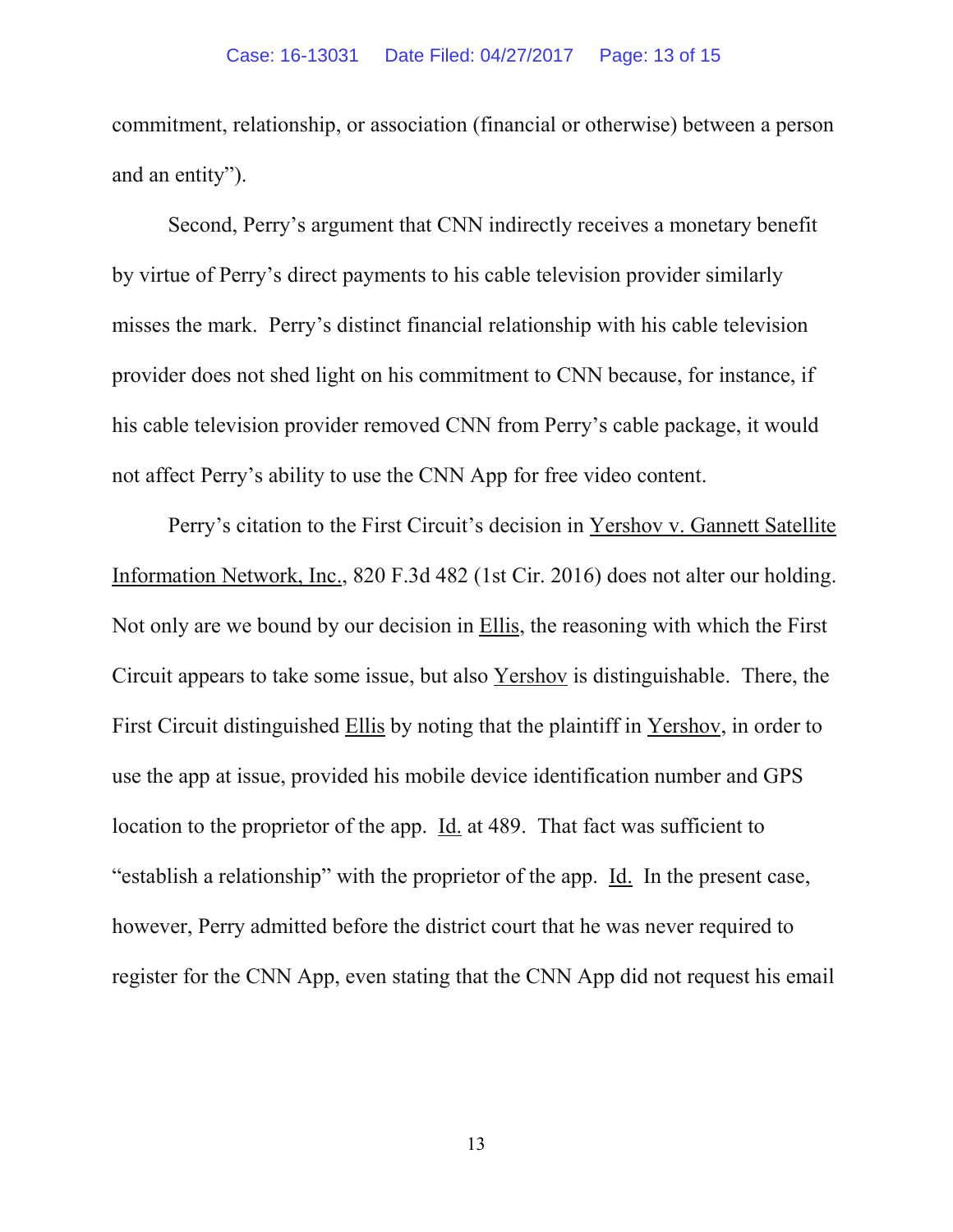address, his credit card number, or his GPS location.<sup>[6](#page-13-0)</sup> Perry, therefore, did not actively provide his personal information to CNN in exchange for the CNN App nor has he demonstrated that he manifested his relationship with and commitment to CNN in any meaningful way.

We decide that the ephemeral investment and commitment associated with Perry's downloading of the CNN App on his mobile device, even with the fact that he has a separate cable television subscription that includes CNN content, is simply not enough to consider him a "subscriber" under Ellis. Perry still "is free to delete the app without consequences whenever he likes, and never access its content again." Ellis, 803 F.3d at 1257. Accordingly, the district court correctly determined that Perry's cable subscription as described is not the something "more" under Ellis necessary to state a claim under the VPPA. Id. at 1258. At most, the cable subscription shows that Perry is a subscriber of his cable television provider. Having concluded that the district court did not err in concluding that Perry is not a "subscriber" as defined by the VPPA such that CNN may be held

<span id="page-13-0"></span><sup>&</sup>lt;sup>6</sup> Perry claims instead that he was "de facto registered" as apps, in general, are unique because their proprietors can automatically access personal data on a user's mobile device. Perry's argument, which rests on the assumption that, upon download, a proprietor of an app gains access to a wealth of personal information belonging to a user, would require the conclusion that every app user is a subscriber. This is so because the exchange of this personal information necessarily occurs, in Perry's view, with the download and normal use of an app. But, such a broad definition of subscriber would squarely conflict with our holding in Ellis by eliminating the condition that a subscriber have an "ongoing commitment or relationship" with the app's proprietor. See 803 F.3d at 1257.